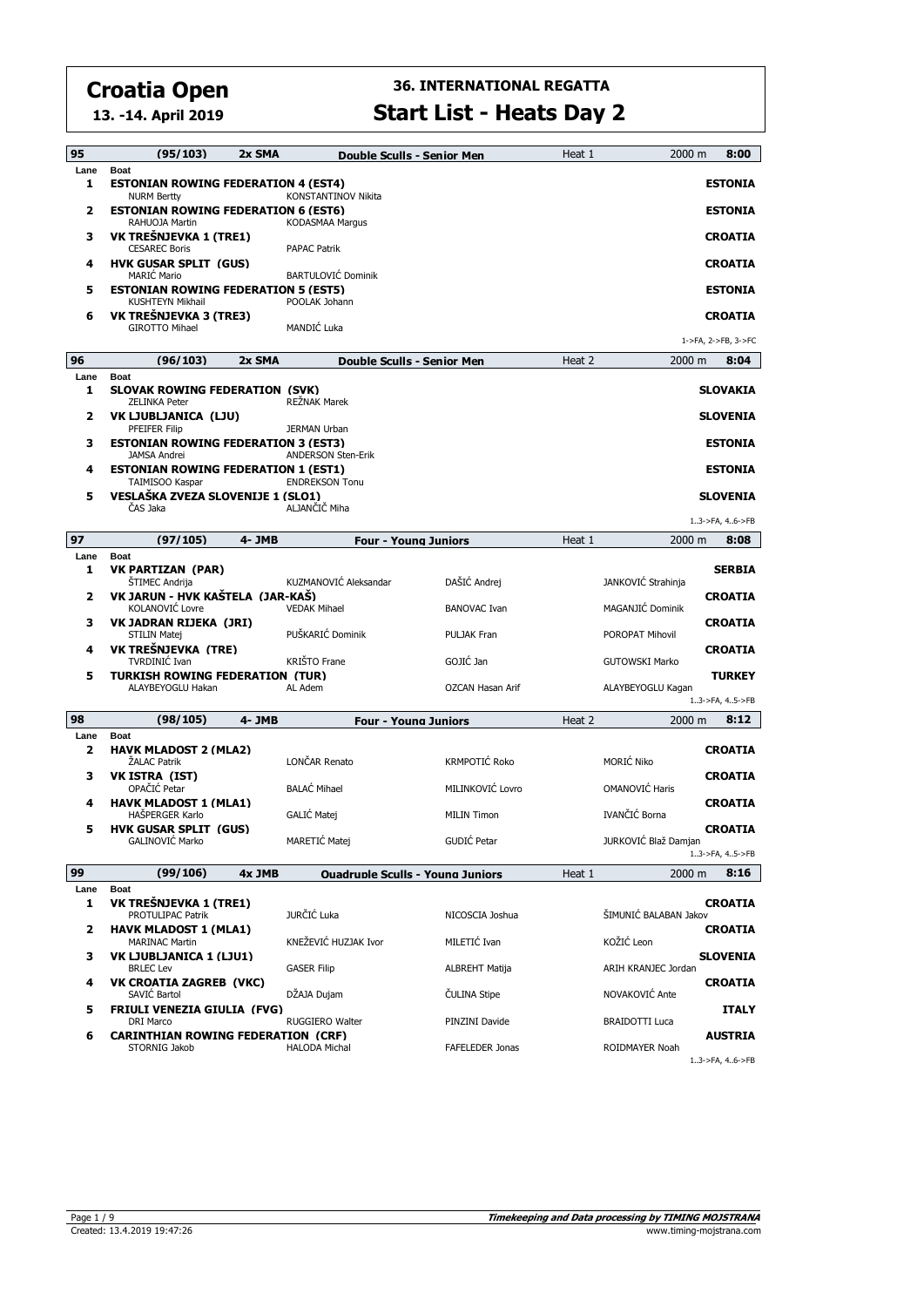**13. -14. April 2019**

| 100                             | (100/106)                                                                               | 4x JMB   |                                    | <b>Ouadruple Sculls - Young Juniors</b> | Heat 2 | 2000 m             | 8:20                |
|---------------------------------|-----------------------------------------------------------------------------------------|----------|------------------------------------|-----------------------------------------|--------|--------------------|---------------------|
| Lane                            | <b>Boat</b>                                                                             |          |                                    |                                         |        |                    |                     |
| 1                               | VK ZAGREB (ZAG)<br>DŽIDA Lukas                                                          |          | PETRINOVIĆ Lovro                   | MRVAC Andrija                           |        | ČUČKOVIĆ Adam      | <b>CROATIA</b>      |
| $\mathbf{z}$                    | <b>VK SMEDEREVO (SME)</b><br>SAMARDŽIJA Petar                                           |          | MARKOVIĆ Vuk                       | POPOVIĆ Dušan                           |        | VUKAŠINOVIĆ Veljko | <b>SERBIA</b>       |
| з                               | <b>VK CRVENA ZVEZDA (CZV)</b><br><b>BOJNIC Vasilje</b>                                  |          | <b>MOHORA Aleksa</b>               | ŠAJTANOVIĆ Nemanja                      |        | KAŠIKOVIĆ Vuk      | <b>SERBIA</b>       |
| 4                               | VK LJUBLJANICA 2 (LJU2)<br>PEJOVIČ Jakob                                                |          | <b>KORBAR Jurij</b>                | AGIČ Timotej                            |        | PARTE Gašper       | <b>SLOVENIA</b>     |
| 5                               | <b>HAVK MLADOST 2 (MLA2)</b><br>MIKULIĆ Mihovil                                         |          | <b>KUTLE Jakov</b>                 | <b>BOGUNOVIĆ Luka</b>                   |        | ALFIREVIĆ Ivan     | <b>CROATIA</b>      |
| 6                               | VK TREŠNJEVKA 2 (TRE2)<br>PERKOVIĆ Kuzma                                                |          | <b>FRAN David</b>                  | <b>BANČIĆ Antonio</b>                   |        | GRAČNER Dominik    | <b>CROATIA</b>      |
|                                 |                                                                                         |          |                                    |                                         |        |                    | 13->FA, 46->FB      |
| 101                             | (101/107)                                                                               | $2x$ JMA |                                    | Double Sculls - Junior Men              | Heat 1 | 2000 m             | 8:24                |
| Lane<br>$\mathbf{z}$            | <b>Boat</b><br>VK BLED (BLE)<br>VUJKOVIĆ Timotej                                        |          | POGAČNIK Samo                      |                                         |        |                    | <b>SLOVENIA</b>     |
| 3                               | <b>VK NAUTILUS KOPER (NAU)</b><br>ČUPKOVIČ Sergej                                       |          | KOROŠIC Enej                       |                                         |        |                    | <b>SLOVENIA</b>     |
| 4                               | VK TREŠNJEVKA 1 (TRE1)<br>ZORIČIĆ Vinko                                                 |          | JEDNOBRKOVIĆ Tin                   |                                         |        |                    | <b>CROATIA</b>      |
| 5                               | <b>WRC PIRAT (WRCP)</b><br>TROST Jan                                                    |          | <b>ORTNER Fabian</b>               |                                         |        |                    | <b>AUSTRIA</b>      |
|                                 |                                                                                         |          |                                    |                                         |        |                    | 1->FA, 2->FB, 3->FC |
| 102                             | (102/107)                                                                               | 2x JMA   |                                    | Double Sculls - Junior Men              | Heat 2 | 2000 m             | 8:28                |
| Lane<br>$\mathbf{z}$            | <b>Boat</b><br><b>AUSTRIAN ROWING FEDERATION 2 (AUT2)</b><br><b>KARLOVSKY Michal</b>    |          | <b>BARTA Philip</b>                |                                         |        |                    | <b>AUSTRIA</b>      |
| з                               | <b>VK MEDULIN (MED)</b><br>UŠIĆ Teo                                                     |          | <b>GRGOROVIC Ivan</b>              |                                         |        |                    | <b>CROATIA</b>      |
| 4                               | <b>AUSTRIAN ROWING FEDERATION 1 (AUT1)</b><br><b>HULTSCH Konrad</b>                     |          | GILLHOFER Fabian                   |                                         |        |                    | <b>AUSTRIA</b>      |
| 5                               | <b>ESTONIAN ROWING FEDERATION 2 (EST2)</b><br><b>MUISTE Leo</b>                         |          | KIVISTIK Handreas Karl             |                                         |        |                    | <b>ESTONIA</b>      |
|                                 |                                                                                         |          |                                    |                                         |        |                    | 1->FA, 2->FB, 3->FC |
| 103                             | (103/107)                                                                               | 2x JMA   |                                    | Double Sculls - Junior Men              | Heat 3 | 2000 m             | 8:32                |
| Lane<br>$\overline{\mathbf{2}}$ | <b>Boat</b><br>VK DANUBIUS 1885 2 (DAN2)<br>DURUTOVIC Veselin                           |          | KATIĆ Ivan                         |                                         |        |                    | <b>SERBIA</b>       |
| з                               | <b>ESTONIAN ROWING FEDERATION 3 (EST3)</b><br>TIMMUSK Uku Siim                          |          | JALAKAS Mark Theodor               |                                         |        |                    | <b>ESTONIA</b>      |
| 4                               | VESLAŠKA ZVEZA SLOVENIJE (SLO)<br>ALIČ Maks                                             |          | <b>VOVK Jaka</b>                   |                                         |        |                    | <b>SLOVENIA</b>     |
| 5                               | VK ZAGREB-NEPTUNE CLUB DUBLIN (ZAG-DUB)<br>VRDOLJAK Eugen (ZAG)                         |          | ORLIĆ Tristan (DUB)                |                                         |        |                    | MIX                 |
|                                 |                                                                                         |          |                                    |                                         |        |                    | 1->FA, 2->FB, 3->FC |
| 104                             | (104/107)                                                                               | 2x JMA   |                                    | <b>Double Sculls - Junior Men</b>       | Heat 4 | 2000 m             | 8:36                |
| Lane<br>2                       | <b>Boat</b><br>VK PARTIZAN - VK CRVENA ZVEZDA (PAR-CZV)                                 |          |                                    |                                         |        |                    | <b>SERBIA</b>       |
| з                               | MATIĆ Veljko (PAR)<br><b>HVK GUSAR SPLIT (GUS)</b><br>TONKOVIĆ Josip                    |          | SAVIĆ Slavko (CZV)<br>PLEIĆ Luka   |                                         |        |                    | <b>CROATIA</b>      |
| 4                               | <b>VK NEPTUN DUBROVNIK (NEP)</b><br>PEROVIĆ Toni                                        |          | KUKULJICA Pero                     |                                         |        |                    | <b>CROATIA</b>      |
| 5                               | VK TREŠNJEVKA 2 (TRE2)<br>KORDIĆ Noah                                                   |          | ŠVALJ Marko                        |                                         |        |                    | <b>CROATIA</b>      |
|                                 |                                                                                         |          |                                    |                                         |        |                    | 1->FA, 2->FB, 3->FC |
| 105                             | (105/107)                                                                               | 2x JMA   |                                    | Double Sculls - Junior Men              | Heat 5 | 2000 m             | 8:40                |
| Lane<br>2                       | <b>Boat</b><br><b>VK PARTIZAN 2 (PAR2)</b>                                              |          |                                    |                                         |        |                    | <b>SERBIA</b>       |
| з                               | LULEDŽIJA Nemanja<br><b>AUSTRIAN ROWING FEDERATION 3 (AUT3)</b><br><b>RIEDEL Martin</b> |          | DELIĆ Luka<br><b>GFERRER Georg</b> |                                         |        |                    | <b>AUSTRIA</b>      |
| 4                               | <b>VK KORANA (KOR)</b><br><b>VRABAC Patrik</b>                                          |          | KONJEVODA Mario                    |                                         |        |                    | <b>CROATIA</b>      |
| 5                               | <b>VK PARTIZAN 1 (PAR1)</b>                                                             |          |                                    |                                         |        |                    | <b>SERBIA</b>       |
|                                 | ŠVABIĆ Vuk                                                                              |          | ŠUŠIĆ Viktor                       |                                         |        |                    | 1->FA, 2->FB, 3->FC |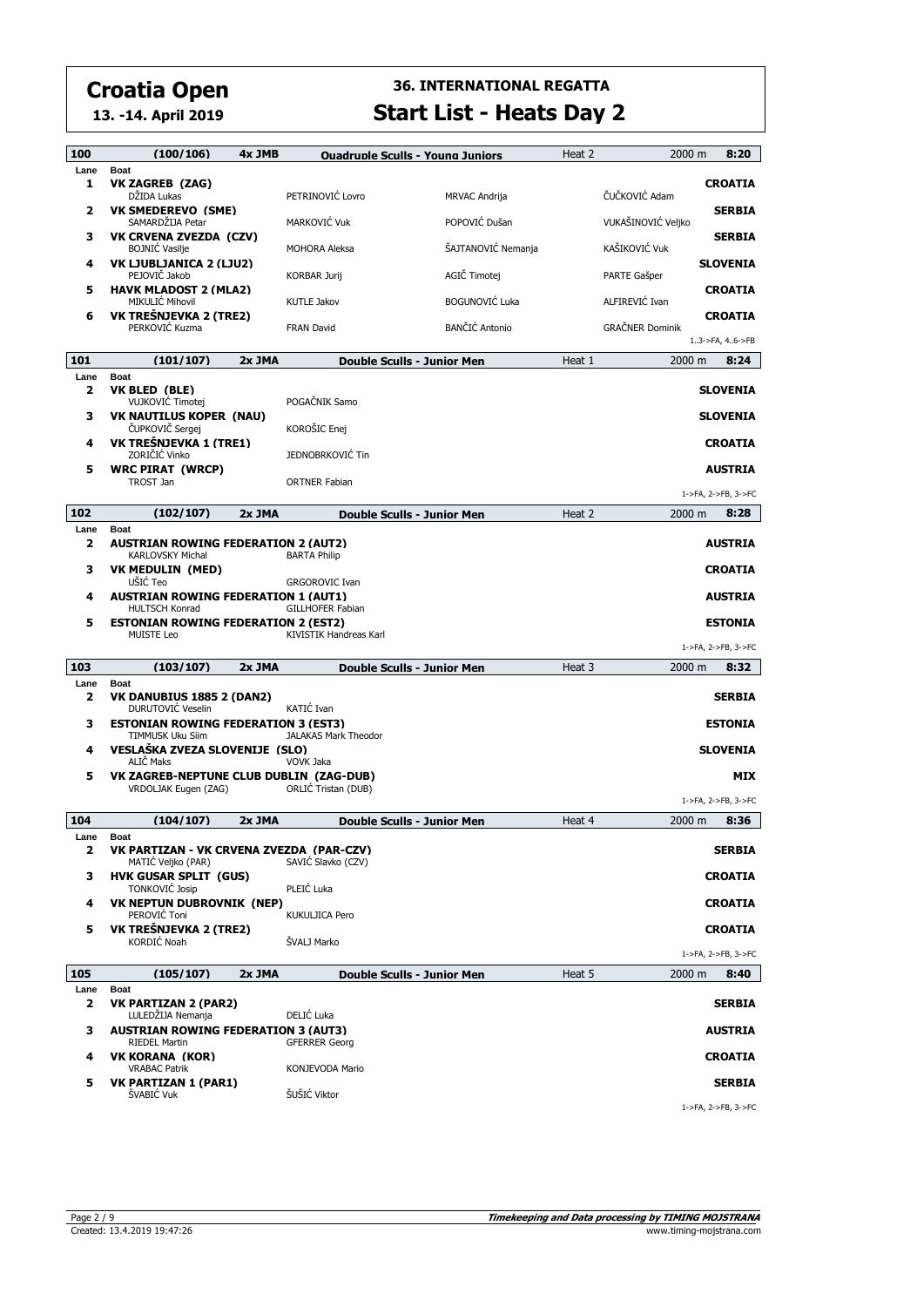**13. -14. April 2019**

| 106       | (106/107)                                                                        | 2x JMA | Double Sculls - Junior Men          | Heat 6 | 2000 m<br>8:44      |
|-----------|----------------------------------------------------------------------------------|--------|-------------------------------------|--------|---------------------|
| Lane<br>2 | <b>Boat</b><br>VK DANUBIUS 1885 1 (DAN1)                                         |        |                                     |        | <b>SERBIA</b>       |
| з         | RATAJAC Rastko<br><b>HVK MORNAR SPLIT (MOR)</b>                                  |        | STEFANOVIĆ Dušan                    |        | <b>CROATIA</b>      |
| 4         | ANZULOVIĆ MIROŠEVIĆ Niko<br><b>ESTONIAN ROWING FEDERATION 1 (EST1)</b>           |        | <b>CURIN</b> Gordan                 |        | <b>ESTONIA</b>      |
|           | KLEIN Jaan-Sander                                                                |        | <b>MUDA Rein</b>                    |        | 1->FA, 2->FB, 3->FC |
| 107       | (107/108)                                                                        | 1x JMB | <b>Single Scull - Young Juniors</b> | Heat 1 | 2000 m<br>8:48      |
| Lane<br>1 | <b>Boat</b><br><b>VK NEPTUN DUBROVNIK 3 (NEP3)</b>                               |        |                                     |        | <b>CROATIA</b>      |
| 2         | MEDI Matija<br>VK CROATIA ZAGREB 2 (VKC2)<br><b>SKARICA Vito</b>                 |        |                                     |        | <b>CROATIA</b>      |
| з         | VK JADRAN ZADAR (JZD)<br>PERA Luka                                               |        |                                     |        | <b>CROATIA</b>      |
| 4         | VK PIRAN (PIR)<br><b>FABJAN Tomi</b>                                             |        |                                     |        | <b>SLOVENIA</b>     |
| 5         | <b>HAVK MLADOST 1 (MLA1)</b><br><b>AVGUSTINOV Ivan</b>                           |        |                                     |        | <b>CROATIA</b>      |
| 6         | VK NEPTUN DUBROVNIK 1 (NEP1)<br><b>STRMAN Antonio</b>                            |        |                                     |        | <b>CROATIA</b>      |
| 7         | VK BLED 3 (BLE3)<br>ERŻEN Andrej                                                 |        |                                     |        | <b>SLOVENIA</b>     |
|           |                                                                                  |        |                                     |        | 1->FA, 2->FB, 3->FC |
| 108       | (108/108)                                                                        | 1x JMB | Sinale Scull - Youna Juniors        | Heat 2 | 8:52<br>2000 m      |
| Lane<br>1 | <b>Boat</b><br><b>TURKISH ROWING FEDERATION 3 (TUR3)</b><br><b>KARA Eren Efe</b> |        |                                     |        | <b>TURKEY</b>       |
| 2         | <b>TURKISH ROWING FEDERATION 5 (TUR5)</b><br><b>OGUZHAN Bilgin</b>               |        |                                     |        | <b>TURKEY</b>       |
| з         | <b>HAVK MLADOST 3 (MLA3)</b><br>SMOLJANOVIĆ Marin                                |        |                                     |        | <b>CROATIA</b>      |
| 4         | <b>TURKISH ROWING FEDERATION 2 (TUR2)</b><br><b>ERMAN Enver</b>                  |        |                                     |        | <b>TURKEY</b>       |
| 5         | <b>VK CROATIA ZAGREB 3 (VKC3)</b><br>GNJATOVIĆ Žan                               |        |                                     |        | <b>CROATIA</b>      |
| 6         | <b>HAVK MLADOST 4 (MLA4)</b><br>MORIC Ivan                                       |        |                                     |        | <b>CROATIA</b>      |
|           |                                                                                  |        |                                     |        | 1->FA, 2->FB, 3->FC |
| 109       | (109/108)                                                                        | 1x JMB | <b>Single Scull - Young Juniors</b> | Heat 3 | 2000 m<br>8:56      |
| Lane<br>1 | <b>Boat</b><br><b>HAVK MLADOST 2 (MLA2)</b><br>ŽIVKOVIĆ Lovro                    |        |                                     |        | <b>CROATIA</b>      |
| 2         | <b>VK CROATIA ZAGREB 1 (VKC1)</b><br>LUŠIĆ Borna                                 |        |                                     |        | <b>CROATIA</b>      |
| з         | <b>TURKISH ROWING FEDERATION 4 (TUR4)</b><br><b>BAYRAM Omer</b>                  |        |                                     |        | <b>TURKEY</b>       |
| 4         | <b>VK MEDULIN 1 (MED1)</b><br><b>GRGOROVIC Josip</b>                             |        |                                     |        | <b>CROATIA</b>      |
| 5         | VK BLED 2 (BLE2)<br>FRČEJ Urban                                                  |        |                                     |        | <b>SLOVENIA</b>     |
| 6         | VK BLED 1 (BLE1)<br>POTOČNIK Gabrijel                                            |        |                                     |        | <b>SLOVENIA</b>     |
|           |                                                                                  |        |                                     |        | 1->FA, 2->FB, 3->FC |
| 110       | (110/108)                                                                        | 1x JMB | <b>Single Scull - Young Juniors</b> | Heat 4 | 2000 m<br>9:00      |
| Lane<br>1 | <b>Boat</b><br>VK JARUN 3 (JAR3)<br><b>VARAT Nino</b>                            |        |                                     |        | <b>CROATIA</b>      |
| 2         | VK ZAGREB 1 (ZAG1)<br><b>UCCELLINI Fran</b>                                      |        |                                     |        | <b>CROATIA</b>      |
| з         | VK MEDULIN 2 (MED2)<br>MARETIC Mate                                              |        |                                     |        | <b>CROATIA</b>      |
| 4         | VK KRKA (KRK)<br><b>GLIGIC Filip</b>                                             |        |                                     |        | <b>CROATIA</b>      |
| 5         | <b>HVK GUSAR SPLIT (GUS)</b><br><b>KATAVIĆ Josip</b>                             |        |                                     |        | <b>CROATIA</b>      |
| 6         | <b>FRIULI VENEZIA GIULIA 1 (FVG1)</b><br><b>CLAGNAZ Tommaso</b>                  |        |                                     |        | <b>ITALY</b>        |
|           |                                                                                  |        |                                     |        | 1->FA, 2->FB, 3->FC |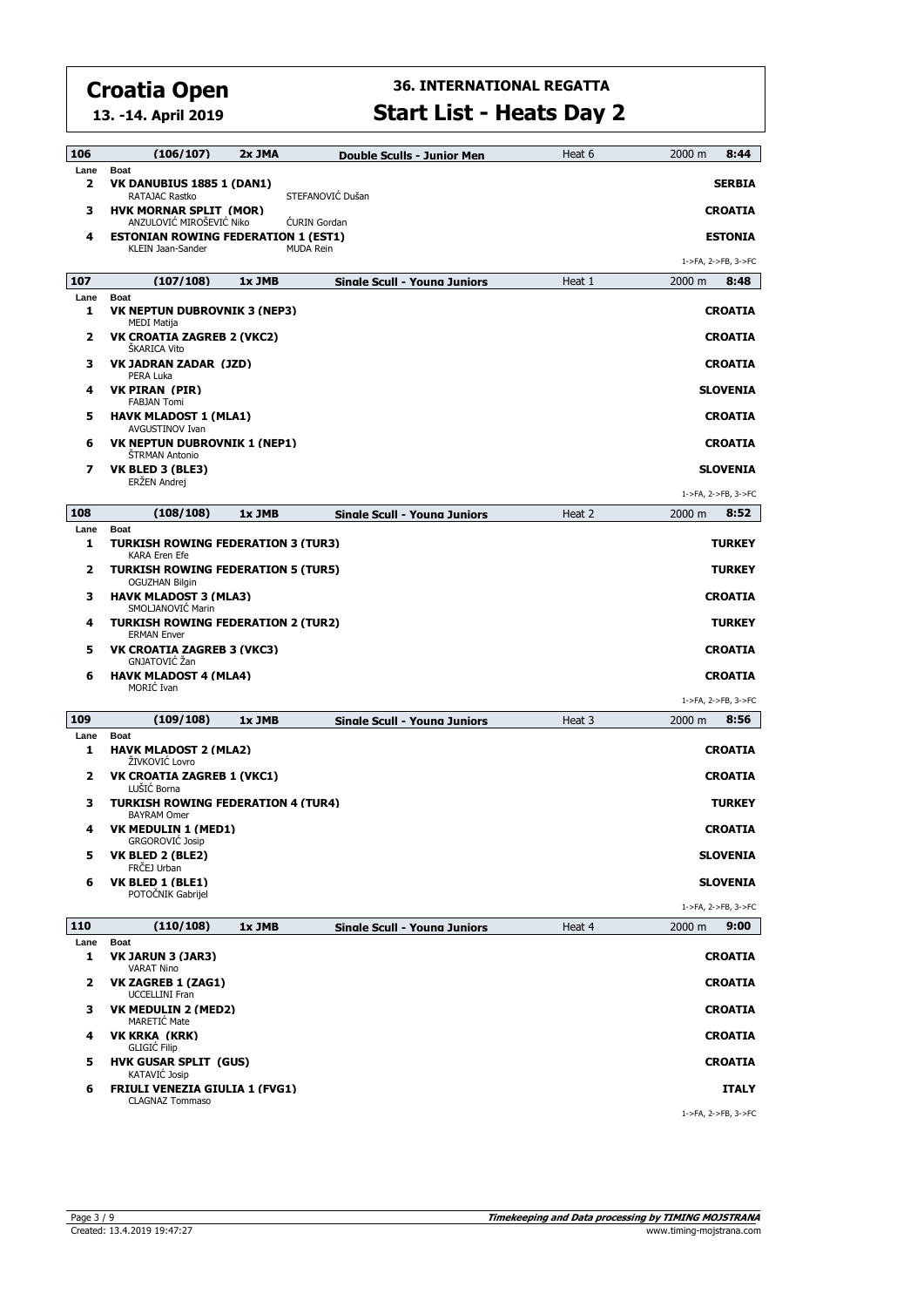**13. -14. April 2019**

| 111         | (111/108)                                                                                | 1x JMB | Single Scull - Young Juniors      | Heat 5 | 2000 m<br>9:04      |
|-------------|------------------------------------------------------------------------------------------|--------|-----------------------------------|--------|---------------------|
| Lane<br>1   | <b>Boat</b><br>VK OŠJAK 2 (OŠJ2)<br>PRIŽMIĆ Vito                                         |        |                                   |        | <b>CROATIA</b>      |
| 2           | VK JARUN 2 (JAR2)<br><b>MRAVINAC Marko</b>                                               |        |                                   |        | <b>CROATIA</b>      |
| з           | <b>VK NEPTUN DUBROVNIK 2 (NEP2)</b><br><b>MUCIĆ Roko</b>                                 |        |                                   |        | <b>CROATIA</b>      |
| 4           | <b>VK SABLJACI OGULIN (SAB)</b><br>POLJANČIĆ Davor                                       |        |                                   |        | <b>CROATIA</b>      |
| 5           | <b>TURKISH ROWING FEDERATION 1 (TUR1)</b><br>YILMAZ AYDIN Kaan                           |        |                                   |        | <b>TURKEY</b>       |
| 6           | VK LJUBLJANICA (LJU)<br>PERIC POLJANEC Miha                                              |        |                                   |        | <b>SLOVENIA</b>     |
|             |                                                                                          |        |                                   |        | 1->FA, 2->FB, 3->FC |
| 112         | (112/108)                                                                                | 1x JMB | Sinale Scull - Youna Juniors      | Heat 6 | 2000 m<br>9:08      |
| Lane<br>1   | <b>Boat</b><br><b>ESTONIAN ROWING FEDERATION 2 (EST2)</b><br><b>ORGSE Karl Kristofer</b> |        |                                   |        | <b>ESTONIA</b>      |
| 2           | <b>ESTONIAN ROWING FEDERATION 1 (EST1)</b><br><b>HOLOSTOHH Artjom</b>                    |        |                                   |        | <b>ESTONIA</b>      |
| з           | VK OŠJAK 1 (OŠJ1)<br>ŠEPAROVIĆ Nikola                                                    |        |                                   |        | <b>CROATIA</b>      |
| 4           | <b>VK ZAGREB 2 (ZAG2)</b><br>JURIČKI Fran                                                |        |                                   |        | <b>CROATIA</b>      |
| 5           | <b>FRIULI VENEZIA GIULIA 2 (FVG2)</b><br><b>FORCELLINI Pietro</b>                        |        |                                   |        | <b>ITALY</b>        |
| 6           | VK JARUN 1 (JAR1)<br>BOŽIĆ JOKIĆ Josip                                                   |        |                                   |        | <b>CROATIA</b>      |
|             |                                                                                          |        |                                   |        | 1->FA, 2->FB, 3->FC |
| 113         | (113/111)                                                                                | 1x JWB | Sinale Scull - Youna Junior Women | Heat 1 | 9:12<br>2000 m      |
| Lane<br>1   | <b>Boat</b><br><b>FRIULI VENEZIA GIULIA 1 (FVG1)</b><br><b>GNATTA Alice</b>              |        |                                   |        | <b>ITALY</b>        |
| 2           | VK LJUBLJANICA (LJU)<br>POTOČNIK Ela                                                     |        |                                   |        | <b>SLOVENIA</b>     |
| з           | VK IZOLA (IZO)<br>MEDVEŠČEK Zala                                                         |        |                                   |        | <b>SLOVENIA</b>     |
| 4           | <b>RV STAW 2 (STA2)</b><br>HORNACEK Magdalena                                            |        |                                   |        | <b>AUSTRIA</b>      |
| 5           | <b>VK JARUN (JAR)</b><br>RAZVALIĆ Tamara                                                 |        |                                   |        | <b>CROATIA</b>      |
|             |                                                                                          |        |                                   |        | 1->FA, 2->FB, 3->FC |
| 114         | (114/111)                                                                                | 1x JWB | Sinale Scull - Youna Junior Women | Heat 2 | 2000 m<br>9:16      |
| Lane<br>1   | Boat<br><b>VK ZAGREB 1 (ZAG1)</b><br>BOŽIČEVIĆ Bruna                                     |        |                                   |        | <b>CROATIA</b>      |
| 2           | <b>HAVK MLADOST 1 (MLA1)</b><br>RAMLJAK Petra                                            |        |                                   |        | <b>CROATIA</b>      |
| з           | VK JADRAN RIJEKA 2 (JRI2)<br>REMETA Edita                                                |        |                                   |        | <b>CROATIA</b>      |
| 4           | <b>HAVK MLADOST 3 (MLA3)</b><br>SEKETA Magdalena                                         |        |                                   |        | <b>CROATIA</b>      |
| 5           | <b>VK IKTUS 1 (IKT1)</b><br>KERETIĆ Luna                                                 |        |                                   |        | <b>CROATIA</b>      |
|             |                                                                                          |        |                                   |        | 1->FA, 2->FB, 3->FC |
| 115<br>Lane | (115/111)<br><b>Boat</b>                                                                 | 1x JWB | Sinale Scull - Youna Junior Women | Heat 3 | 2000 m<br>9:20      |
| 1           | VK GLAGOLJAŠ (GLA)<br>NENADIĆ Lara                                                       |        |                                   |        | <b>CROATIA</b>      |
| 2           | <b>VK ZAGREB 4 (ZAG4)</b><br>ČIŽMEK Doroteja Marija                                      |        |                                   |        | <b>CROATIA</b>      |
| з           | <b>RV STAW 1 (STA1)</b><br>WIESINGER Hannah                                              |        |                                   |        | <b>AUSTRIA</b>      |
| 4           | VK JADRAN RIJEKA 1 (JRI1)<br>SMILOVIC Mirjam                                             |        |                                   |        | <b>CROATIA</b>      |
| 5           | <b>VK ZAGREB 5 (ZAG5)</b><br>KHARBOUTLY Enola                                            |        |                                   |        | <b>CROATIA</b>      |
|             |                                                                                          |        |                                   |        | 1->FA, 2->FB, 3->FC |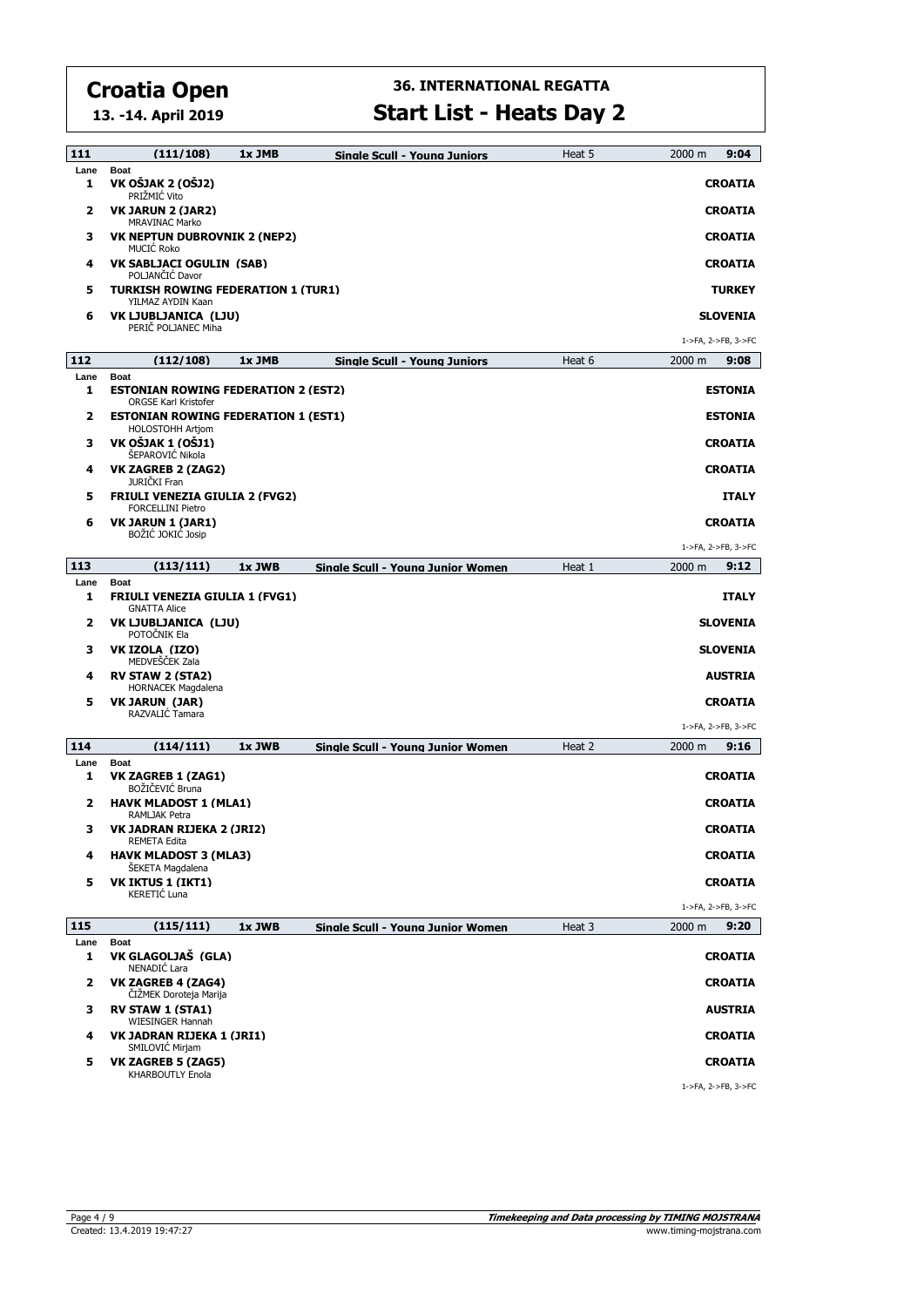**13. -14. April 2019**

| 116       | (116/111)                                                                          | 1x JWB |                         | Sinale Scull - Youna Junior Women | Heat 4 | 2000 m                | 9:24                            |
|-----------|------------------------------------------------------------------------------------|--------|-------------------------|-----------------------------------|--------|-----------------------|---------------------------------|
| Lane<br>1 | <b>Boat</b><br><b>TURKISH ROWING FEDERATION 2 (TUR2)</b><br>BAYKARA Deniznur Serra |        |                         |                                   |        |                       | <b>TURKEY</b>                   |
| 2         | HAVK MLADOST 4 (MLA4)                                                              |        |                         |                                   |        |                       | <b>CROATIA</b>                  |
| з         | PACEK Lena<br><b>VK IKTUS 2 (IKT2)</b>                                             |        |                         |                                   |        |                       | <b>CROATIA</b>                  |
| 4         | <b>MARKULAK Ines</b><br>FRIULI VENEZIA GIULIA 2 (FVG2)                             |        |                         |                                   |        |                       | <b>ITALY</b>                    |
| 5         | <b>MAURI Lucia</b><br><b>VK ISTRA 1 (IST1)</b>                                     |        |                         |                                   |        |                       | <b>CROATIA</b>                  |
|           | <b>GRGORINIC Mia</b>                                                               |        |                         |                                   |        |                       | 1->FA, 2->FB, 3->FC             |
| 117       | (117/111)                                                                          | 1x JWB |                         | Sinale Scull - Youna Junior Women | Heat 5 | $2000 \text{ m}$      | 9:28                            |
| Lane<br>1 | <b>Boat</b><br><b>ESTONIAN ROWING FEDERATION (EST)</b>                             |        |                         |                                   |        |                       | <b>ESTONIA</b>                  |
| 2         | <b>LINDRE Merlin</b><br>FRIULI VENEZIA GIULIA 4 (FVG4)                             |        |                         |                                   |        |                       | <b>ITALY</b>                    |
| з         | <b>GOTTARDI Giulia</b><br>VK ZAGREB 2 (ZAG2)                                       |        |                         |                                   |        |                       | <b>CROATIA</b>                  |
| 4         | OSMEC PERUŠA Kim<br><b>VK ZAGREB 3 (ZAG3)</b>                                      |        |                         |                                   |        |                       | <b>CROATIA</b>                  |
| 5         | MIKIĆ Petra<br>VK BLED (BLE)                                                       |        |                         |                                   |        |                       | <b>SLOVENIA</b>                 |
|           | <b>BAJEC Ela</b>                                                                   |        |                         |                                   |        |                       | 1->FA, 2->FB, 3->FC             |
| 118       | (118/111)                                                                          | 1x JWB |                         | Single Scull - Young Junior Women | Heat 6 | 2000 m                | 9:32                            |
| Lane      | <b>Boat</b>                                                                        |        |                         |                                   |        |                       |                                 |
| 1         | <b>HAVK MLADOST 2 (MLA2)</b><br><b>GRNČAROVSKI Elena</b>                           |        |                         |                                   |        |                       | <b>CROATIA</b>                  |
| 2         | <b>TURKISH ROWING FEDERATION 1 (TUR1)</b><br><b>ULGEY Rukenn</b>                   |        |                         |                                   |        |                       | <b>TURKEY</b>                   |
| з         | <b>HVK GUSAR SPLIT (GUS)</b><br>PEROVIĆ Jelena                                     |        |                         |                                   |        |                       | <b>CROATIA</b>                  |
| 4         | FRIULI VENEZIA GIULIA 3 (FVG3)<br><b>MITRI Letizia</b>                             |        |                         |                                   |        |                       | <b>ITALY</b>                    |
| 5         | VK ZAGREB 6 (ZAG6)<br><b>BARUN Mathea</b>                                          |        |                         |                                   |        |                       | <b>CROATIA</b>                  |
|           |                                                                                    |        |                         |                                   |        |                       | 1->FA, 2->FB, 3->FC             |
| 119       | (119/113)                                                                          | 4- JMA |                         | <b>Four - Junior Men</b>          | Heat 1 | 2000 m                | 9:36                            |
| Lane<br>1 | <b>Boat</b><br>TURKISH RF - FENERBACHE RC(TRF-FEN)                                 |        |                         |                                   |        |                       | <b>TURKEY</b>                   |
| 2         | <b>SAYGILI Emir</b><br><b>HVK GUSAR SPLIT 2 (GUS2)</b>                             |        | <b>SAVAS Ahmet Eren</b> | <b>BASARAN Cevit Caner</b>        |        | DAGLI Mert Ali        | <b>CROATIA</b>                  |
| 3         | PLEIĆ Luka<br>VK GRAFIČAR - VK CRVENA ZVEZDA (GRA-CZV)                             |        | <b>TONKOVIĆ Josip</b>   | LOVRINČEVIĆ Toni                  |        | FABJANAC Fabjan       | <b>SERBIA</b>                   |
| 4         | SRBINOVIĆ Ognjen (GRA)<br>JARUN - KRKA -TREŠNJEVKA (JA-KR-T)                       |        | MARTINOVIC Igor (GRA)   | LJUNA Jovan (CZV)                 |        | KOSTIĆ Boško (CZV)    | <b>CROATIA</b>                  |
| 5         | <b>KLARIN Lovre</b><br>GMUNDEN-OTTENSHEIM-WIKING LINZ (GM-OT-W)                    |        | <b>PUJAS Viktor</b>     | <b>DOMLIJA Mislav</b>             |        | RADOVČIĆ Jerko        | <b>AUSTRIA</b>                  |
|           | <b>GRUBER Sebastian</b>                                                            |        | SUCKERT David           | <b>HAIDER Vitus</b>               |        | <b>GRUBER Thomas</b>  |                                 |
| 6         | VK SMEDEREVO - VK GRAFIČAR (SME-GRA)<br>JEVTIĆ Andrija                             |        | JOVANOVIĆ Miroslav      | KOLAREVIĆ Nikola (GRA)            |        | SOLDATOVIĆ Nikola     | <b>SERBIA</b><br>13->FA, 46->FB |
| 120       | (120/113)                                                                          | 4- JMA |                         |                                   | Heat 2 | 2000 m                | 9:40                            |
| Lane      | <b>Boat</b>                                                                        |        |                         | <b>Four - Junior Men</b>          |        |                       |                                 |
| 1         | GRAFIČAR - PARTIZAN - GALEB (GR-PA-G)<br><b>GRUBER Đorđe (GRA)</b>                 |        | BELIĆ Dušan (PAR)       | SAMARDŽIJA Ranko (PAR)            |        | STANKOVIĆ Todor (GAL) | <b>SERBIA</b>                   |
| 2         | <b>TURKISH ROWING FEDERATION (TUR)</b>                                             |        |                         |                                   |        |                       | <b>TURKEY</b>                   |
| з         | <b>ILYAS CAGATAY Urdem</b><br><b>HVK GUSAR SPLIT 1 (GUS1)</b>                      |        | YUNUS Emre Cegen        | ORMEZ Hakan Berk                  |        | <b>ULAS Kurt</b>      | <b>CROATIA</b>                  |
| 4         | <b>GRUBIŠA Antonio</b><br>JADRAN-ISTRA-KRKA-TREŠNJEVKA (J-I-K-T)                   |        | MAJIĆ Bruno             | BORKOVIĆ Karlo                    |        | VUKOVIĆ Ivan          | <b>CROATIA</b>                  |
| 5         | MOROVIĆ Niko<br>VESLAŠKA ZVEZA SLOVENIJE (SLO)                                     |        | PERIŠIĆ Nino            | MARKULINČIĆ Luka                  |        | STOJŠIĆ Mateo         | <b>SLOVENIA</b>                 |
|           | <b>GRACE Jernej</b>                                                                |        | ČAS Jure                | <b>TRATNIK Aleksej</b>            |        | <b>KRAVČUK Semen</b>  | 13->FA, 46->FB                  |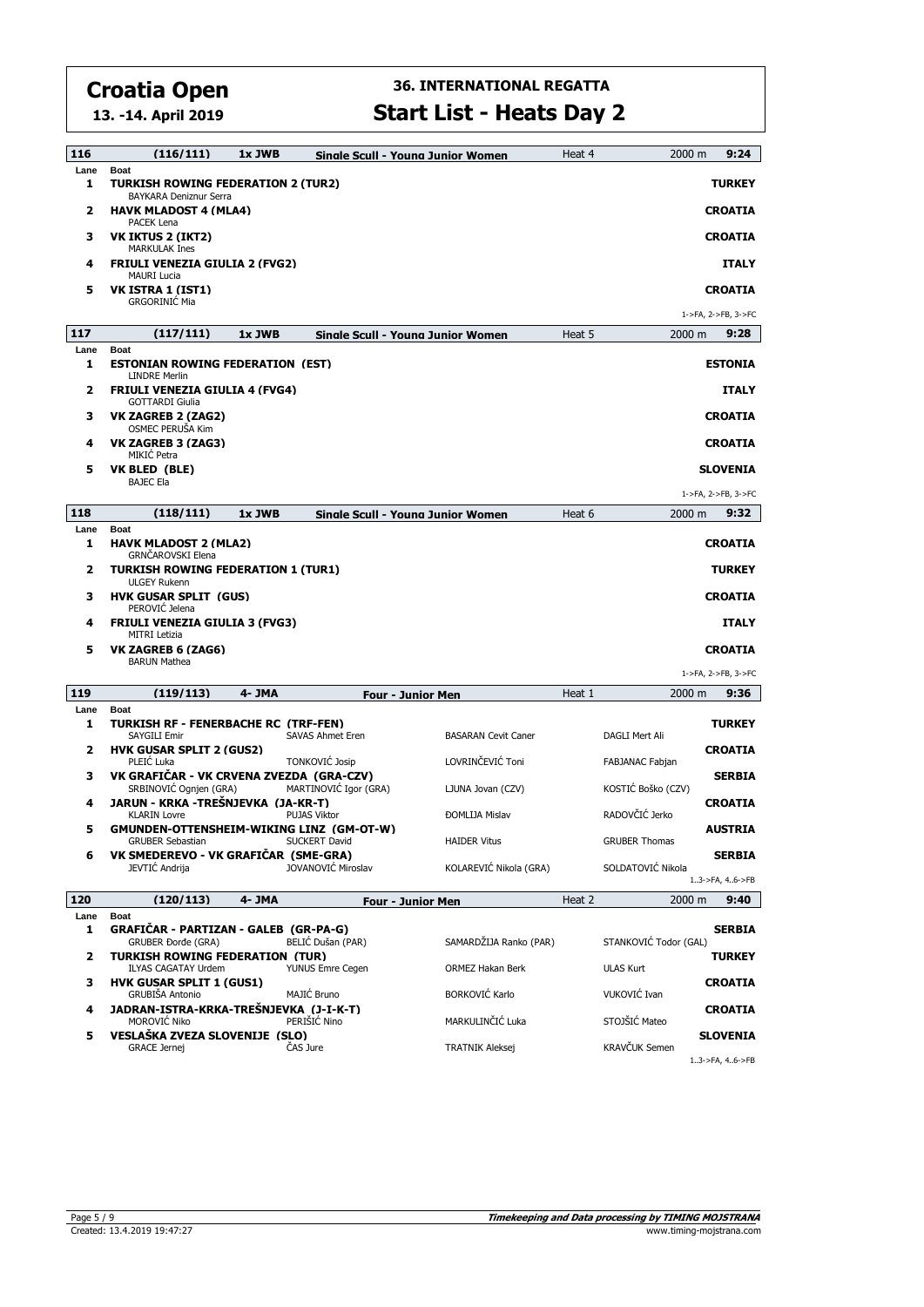**13. -14. April 2019**

| 121          | (121/114)                                                               | 2x JWA | Double Sculls - Junior Women       | Heat 1 | 2000 m<br>9:44                 |
|--------------|-------------------------------------------------------------------------|--------|------------------------------------|--------|--------------------------------|
| Lane<br>1    | <b>Boat</b><br>VESLAŠKA ZVEZA SLOVENIJE 2 (SLO2)<br>TEPEŠ Neja          |        | <b>KOZOLE Nika</b>                 |        | <b>SLOVENIA</b>                |
| 2            | <b>AUSTRIAN ROWING FEDERATION 2 (AUT2)</b><br><b>BRANDNER Karin</b>     |        | <b>RODINGER Marika</b>             |        | <b>AUSTRIA</b>                 |
| з            | VK CROATIA - VK MEDULIN (VKC-MED)<br>KOVAČIĆ Tama                       |        | <b>KAIC Martina</b>                |        | <b>CROATIA</b>                 |
| 4            | <b>AUSTRIAN ROWING FEDERATION 3 (AUT3)</b><br><b>ELBARANES Maya</b>     |        | <b>SELIC Maria</b>                 |        | <b>AUSTRIA</b>                 |
| 5            | <b>ESTONIAN ROWING FEDERATION 2 (EST2)</b><br><b>ARON Anabel</b>        |        | <b>DMITRIJEV Helene</b>            |        | <b>ESTONIA</b>                 |
| 6            | VK CRVENA ZVEZDA - VK DANUBIUS (CZV-DAN)<br>TARABIĆ Jana                |        | VIZI Minja                         |        | <b>SERBIA</b>                  |
|              |                                                                         |        |                                    |        | 12->FA, 34->FB, 56->FC         |
| 122          | (122/114)                                                               | 2x JWA | Double Sculls - Junior Women       | Heat 2 | 2000 m<br>9:48                 |
| Lane<br>1    | <b>Boat</b><br>VESLAŠKA ZVEZA SLOVENIJE 4 (SLO4)<br><b>BAKARIČ Lana</b> |        | <b>VOVK Jera</b>                   |        | SLOVENIA                       |
| $\mathbf{z}$ | VK GRAFIČAR - VK CRVENA ZVEZDA (GRA-CZV)<br>MIJAILOVIĆ Andrijana (GRA)  |        | LATIC Iva (CZV)                    |        | <b>SERBIA</b>                  |
| з            | VESLAŠKA ZVEZA SLOVENIJE 5 (SLO5)<br>SUHODOLJČAN Tia                    |        | <b>MACCHI Agnese</b>               |        | <b>SLOVENIA</b>                |
| 4            | VK TREŠNJEVKA - HAVK MLADOST (TRE-MLA)<br><b>BREKALO Karla (TRE)</b>    |        | KOSTELIĆ Marta (MLA)               |        | <b>CROATIA</b>                 |
| 5            | VK CROATIA - HVK MORNAR (VKC-MOR)<br>SINOVČIĆ Barbara                   |        | MRDULJAŠ Maura                     |        | <b>CROATIA</b>                 |
| 6            | VK TREŠNJEVKA (TRE)<br>POPKO Anamarija                                  |        | <b>VRBAN Paula</b>                 |        | <b>CROATIA</b>                 |
|              |                                                                         |        |                                    |        | 12->FA, 34->FB, 56->FC         |
|              |                                                                         |        |                                    |        |                                |
| 123          | (123/114)                                                               | 2x JWA | Double Sculls - Junior Women       | Heat 3 | 9:52<br>2000 m                 |
| Lane<br>1    | <b>Boat</b><br><b>ESTONIAN ROWING FEDERATION 1 (EST1)</b>               |        |                                    |        | <b>ESTONIA</b>                 |
| $\mathbf{z}$ | <b>LAANE Liisa-Marie</b><br>VK PARTIZAN - VK CRVENA ZVEZDA (PAR-CZV)    |        | <b>BUDANOVA Irena</b>              |        | <b>SERBIA</b>                  |
| з            | BEZBRODICA Maša<br>VESLAŠKA ZVEZA SLOVENIJE 3 (SLO3)<br><b>COP Ruby</b> |        | <b>BUGARSKI Maša</b><br>KŠELA Pika |        | <b>SLOVENIA</b>                |
| 4            | <b>AUSTRIAN ROWING FEDERATION 1 (AUT1)</b><br>CAVALLAR Valentina        |        | <b>MELINC Larissa</b>              |        | <b>AUSTRIA</b>                 |
| 5            | <b>VST VOLKERMARKT (VOL)</b><br><b>ULRICH Anna</b>                      |        | SCHILDBERGER Annika                |        | <b>AUSTRIA</b>                 |
|              |                                                                         |        |                                    |        | 12->FA, 34->FB, 56->FC         |
| 124          | (124/115)                                                               | 1x SMA | <b>Single Scull - Senior Men</b>   | Heat 1 | 2000 m<br>9:56                 |
| Lane         | <b>Boat</b>                                                             |        |                                    |        |                                |
| 1            | VK BLED (BLE)<br><b>VOVK Luka</b>                                       |        |                                    |        | SLOVENIA                       |
| 2            | TURKISH ROWING FEDERATION (TUR)<br><b>CAKMAK Sefik</b>                  |        |                                    |        | <b>TURKEY</b>                  |
| з            | <b>VK IKTUS (IKT)</b><br><b>SAIN David</b>                              |        |                                    |        | <b>CROATIA</b>                 |
| 4            | <b>RV STAW (STA)</b><br><b>HOMSTEIN Lukas</b>                           |        |                                    |        | AUSTRIA                        |
| 5            | <b>WAGINGER RUDERVEREIN (WAG)</b><br><b>REIM Lukas</b>                  |        |                                    |        | <b>GERMANY</b>                 |
| 6            | <b>CLUB DE REGATATAS LIMA (CRL)</b><br>HAMANN ZLATAR Geronimo           |        |                                    |        | <b>PERU</b>                    |
| 7            | <b>MOVE SALZBURG (SAL)</b><br><b>SALLER Michael</b>                     |        |                                    |        | AUSTRIA<br>1->FA, 2->FB, 3->FC |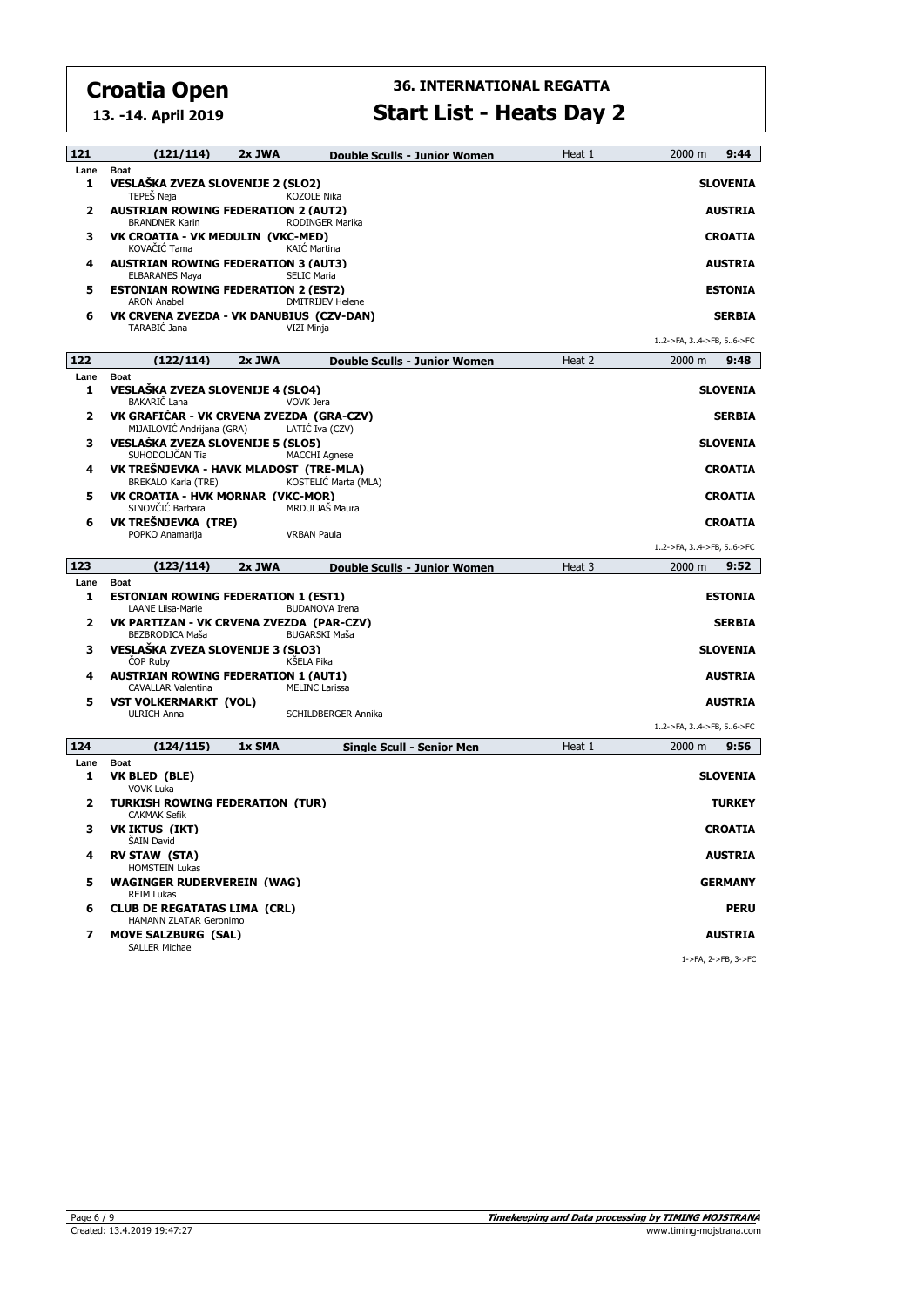**13. -14. April 2019**

| 125                  | (125/115)<br>1x SMA                                                            |                                                 | Single Scull - Senior Men            | Heat 2  | 10:00<br>2000 m                            |
|----------------------|--------------------------------------------------------------------------------|-------------------------------------------------|--------------------------------------|---------|--------------------------------------------|
| Lane<br>1            | <b>Boat</b><br><b>RV WIKING LINZ (WIK)</b>                                     |                                                 |                                      |         | <b>AUSTRIA</b>                             |
| 2                    | <b>LEMP Markus</b><br><b>HAVK MLADOST (MLA)</b><br>BARIČEVIĆ Luka              |                                                 |                                      |         | <b>CROATIA</b>                             |
| з                    | <b>VK PARTIZAN 2 (PAR2)</b><br><b>SLJUKIC Andrija</b>                          |                                                 |                                      |         | <b>SERBIA</b>                              |
| 4                    | <b>ESTONIAN ROWING FEDERATION 4 (EST4)</b><br><b>UDAM Juri-Mikk</b>            |                                                 |                                      |         | <b>ESTONIA</b>                             |
| 5                    | VK CROATIA ZAGREB 1 (VKC1)<br><b>MARTIN Damir</b>                              |                                                 |                                      |         | <b>CROATIA</b>                             |
| 6                    | <b>VK SMEDEREVO (SME)</b><br><b>TORBICA Marko</b>                              |                                                 |                                      |         | <b>SERBIA</b>                              |
| 7                    | VESLAŠKA ZVEZA SLOVENIJE (SLO)<br><b>HRVAT Rajko</b>                           |                                                 |                                      |         | <b>SLOVENIA</b>                            |
|                      |                                                                                |                                                 |                                      |         | 1->FA, 2->FB, 3->FC                        |
| 126                  | (126/115)<br>1x SMA                                                            |                                                 | <b>Single Scull - Senior Men</b>     | Heat 3  | 2000 m<br>10:04                            |
| Lane<br>1            | <b>Boat</b><br>VK TREŠNJEVKA (TRE)<br>RADONIĆ Luka                             |                                                 |                                      |         | <b>CROATIA</b>                             |
| 2                    | <b>ESTONIAN ROWING FEDERATION 3 (EST3)</b><br>LINDSALU Kristjan                |                                                 |                                      |         | <b>ESTONIA</b>                             |
| з                    | <b>VK DRAVSKE ELEKTRARNE MB (DEM)</b><br><b>KREBS Nik</b>                      |                                                 |                                      |         | <b>SLOVENIA</b>                            |
| 4                    | VK PARTIZAN 1 (PAR1)<br><b>DERIC</b> Igor                                      |                                                 |                                      |         | <b>SERBIA</b>                              |
| 5                    | <b>ESTONIAN ROWING FEDERATION 1 (EST1)</b><br>RANDMAE Kermo                    |                                                 |                                      |         | <b>ESTONIA</b>                             |
| 6                    | <b>WRC PIRAT (WRCP)</b><br><b>KREITMEIER Lukas</b>                             |                                                 |                                      |         | <b>AUSTRIA</b>                             |
|                      |                                                                                |                                                 |                                      |         | 1->FA, 2->FB, 3->FC                        |
| 127<br>Lane          | (127/118)<br>4x JMA<br><b>Boat</b>                                             |                                                 | <b>Ouadruple Sculls - Junior Men</b> | Heat 1  | 2000 m<br>10:08                            |
| 2                    | VK CRVENA ZVEZDA - VK GALEB (CZV-GAL)<br>DŽOPALIĆ Veljko (CZV)                 | STEVANOVIĆ Nikola (CZV)                         | SREBRO Nikola (GAL)                  |         | <b>SERBIA</b><br>SAVRLJUGA Petar (CZV)     |
| з                    | RV GMUNDEN - RV WIKING LINZ (GMU-WIK)<br>ORTNER Jonathan                       | <b>MENSDORFF Eduard</b>                         | <b>HAUSER Paul</b>                   |         | <b>AUSTRIA</b><br><b>HASELTINE Robert</b>  |
| 4                    | VK NEPTUN - HVK MORNAR (NEP-MOR)<br>PEROVIC Toni                               | <b>KUKULJICA Pero</b>                           | ČURIN Goran                          |         | <b>CROATIA</b><br>ANZULOVIČ MIROŠEVIĆ Niko |
| 5                    | <b>RV VILLACH - WRK DONAU (VIL-DON)</b><br>GUTSCHI Bernd (VIL)                 | SAUERBIER Luca (VIL)                            | <b>GIETLER Hannes</b>                |         | <b>AUSTRIA</b><br>TURKE Paul (DON)         |
|                      |                                                                                |                                                 |                                      |         | $13$ ->FA, $4$ ->FB                        |
| 128                  | (128/118)<br>4x JMA                                                            |                                                 | <b>Ouadruple Sculls - Junior Men</b> | Heat 2  | 2000 m<br>10:12                            |
| Lane<br>$\mathbf{z}$ | <b>Boat</b><br><b>HVK VUKOVAR (VUK)</b><br><b>VUKIC Matej</b>                  | GAŠPARIĆ Matko                                  | MAROŠEVIĆ Filip                      |         | <b>CROATIA</b><br><b>KOLAR Ivan</b>        |
| з                    | MOVE SALZBURG - LIA (SAL-LIA)<br>SVETINA Benjamin                              | <b>PENK Andreas</b>                             | <b>BOTHA Alexander</b>               |         | <b>AUSTRIA</b><br><b>ZUNZER Philipp</b>    |
| 4                    | <b>HAVK MLADOST (MLA)</b><br>CORAK Jakov                                       | ŠURINA Lovro                                    | <b>MARCICH Vito</b>                  |         | <b>CROATIA</b><br>JUKIĆ Vilko              |
| 5                    | VK DANUBIUS 1885 (DAN)<br>KATIĆ Ivan                                           | RATAJAC Rastko                                  | STEFANOVIĆ Dušan                     |         | <b>SERBIA</b><br>DURUTOVIĆ Veselin         |
|                      |                                                                                |                                                 |                                      |         | $13$ ->FA, $4$ ->FB                        |
| 129                  | (129/101)<br>2x KM                                                             |                                                 | Double Sculls - Cadet                | Final 1 | 10:17<br>$1000 \text{ m}$                  |
| Lane<br>1            | <b>Boat</b><br><b>VK CROATIA ZAGREB 2 (VKC2)</b>                               |                                                 |                                      |         | <b>CROATIA</b>                             |
|                      |                                                                                |                                                 |                                      |         |                                            |
| 2                    | <b>LETICA Ante</b><br>HVK MARINA KAŠTELA (KAŠ)                                 | ŠETKA Drago                                     |                                      |         | <b>CROATIA</b>                             |
| з                    | ZOVIĆ Matej<br><b>FRIULI VENEZIA GIULIA (FVG)</b>                              | KRIŽIĆ Domagoj                                  |                                      |         | <b>ITALY</b>                               |
| 4                    | <b>VENIER Francesco</b><br><b>HAVK MLADOST 1 (MLA1)</b><br><b>BANOVIĆ</b> Sven | <b>GUADALUPI Andrea</b><br><b>JURLINA Jakov</b> |                                      |         | <b>CROATIA</b>                             |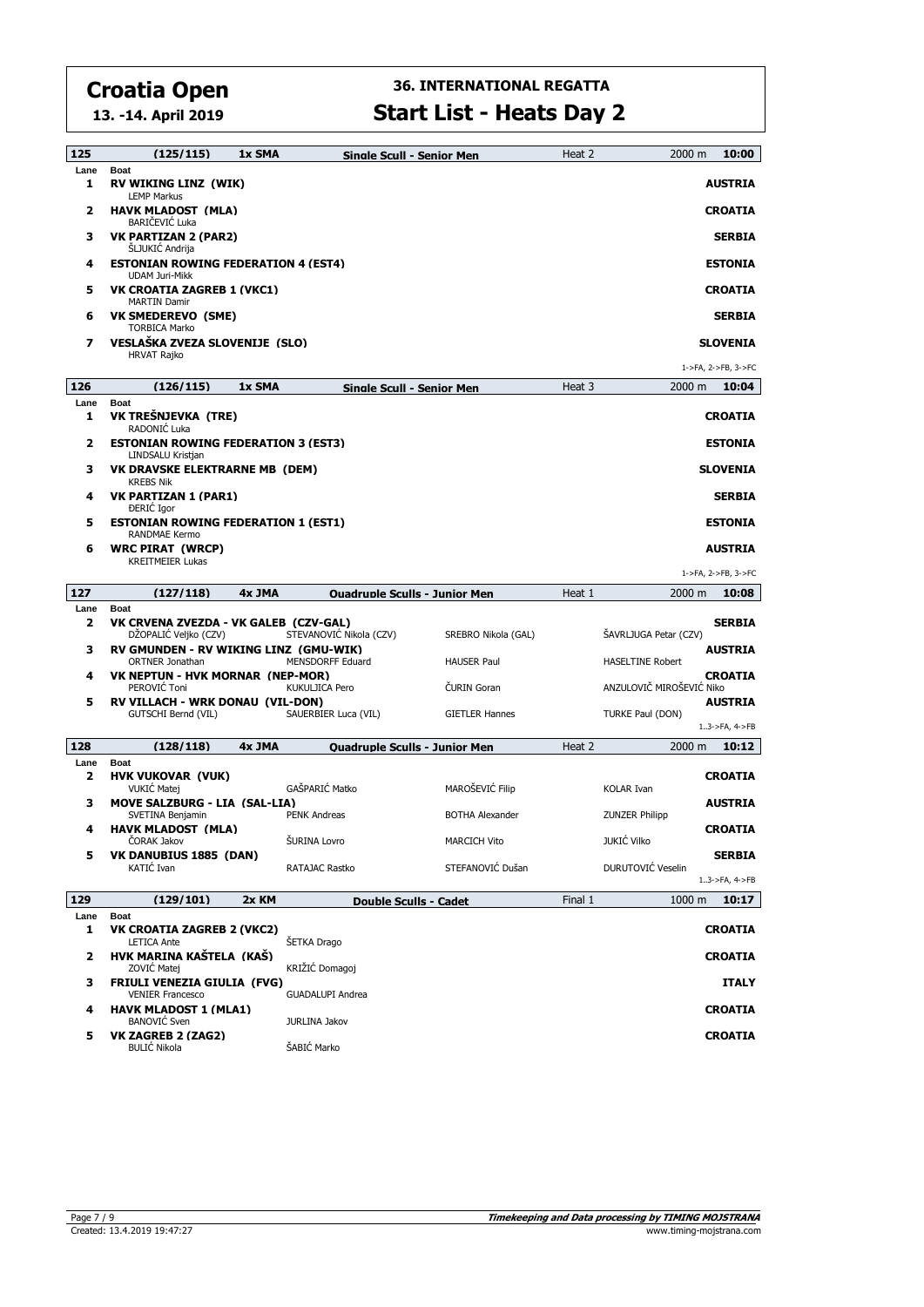**13. -14. April 2019**

| 130       | (130/101)                                                       | 2x KM | Double Sculls - Cadet                  | Final 2 | 1000 m          | 10:22         |
|-----------|-----------------------------------------------------------------|-------|----------------------------------------|---------|-----------------|---------------|
| Lane<br>1 | <b>Boat</b><br>VK JADRAN RIJEKA 3 (JRI3)<br><b>BUDIMIR Vito</b> |       | <b>BEGOVIĆ Filip</b>                   |         | <b>CROATIA</b>  |               |
| 2         | <b>VK CROATIA ZAGREB 1 (VKC1)</b><br>TRBUHOVIĆ Mateo            |       | <b>HABUDA Lovro</b>                    |         | <b>CROATIA</b>  |               |
| з         | VK TREŠNJEVKA 1 (TRE1)<br>VUČANJK Jan                           |       | <b>BLAGEC David</b>                    |         | <b>CROATIA</b>  |               |
| 4         | VK ARGO IZOLA (ARG)<br><b>VUK Jernej</b>                        |       | SKENDEROVIČ Ilan                       |         | <b>SLOVENIA</b> |               |
| 5         | <b>HAVK MLADOST 2 (MLA2)</b><br>KARABATIĆ Domeniko Lenko        |       | DUMANČIĆ Lovro                         |         | <b>CROATIA</b>  |               |
| 131       | (131/101)                                                       | 2x KM | Double Sculls - Cadet                  | Final 3 | 1000 m          | 10:27         |
| Lane<br>1 | <b>Boat</b><br>VK JARUN 2 (JAR2)<br>VUKOV COLIĆ Noa             |       | <b>CAPAN Denis</b>                     |         | <b>CROATIA</b>  |               |
| 2         | <b>VK ZAGREB 1 (ZAG1)</b><br><b>MASLAC Mateo</b>                |       | BATOŠ Goran                            |         | <b>CROATIA</b>  |               |
| з         | VK IZOLA 1 (IZO1)<br>MARIČ Luka                                 |       | <b>BIZJAK Bit</b>                      |         | <b>SLOVENIA</b> |               |
| 4         | VK KORANA (KOR)<br><b>HAJDIN Luka</b>                           |       | ŠUŠNJAR Igor                           |         | <b>CROATIA</b>  |               |
| 5         | VK TREŠNJEVKA 4 (TRE4)<br>LJUBENKO David                        |       | TUŠČIĆ Pavao                           |         | <b>CROATIA</b>  |               |
| 132       | (132/101)                                                       | 2x KM | Double Sculls - Cadet                  | Final 4 | 1000 m          | 10:32         |
| Lane<br>2 | <b>Boat</b><br>VK TREŠNJEVKA 2 (TRE2)<br>KRALJ Simon            |       | <b>GRBAC LACKOVIĆ Adrian</b>           |         | <b>CROATIA</b>  |               |
| з         | <b>VK IZOLA 2 (IZO2)</b><br><b>BUBNIC DILICA Patrik</b>         |       | RAKAR Vasja                            |         | <b>SLOVENIA</b> |               |
| 4         | <b>VK PIRAN (PIR)</b><br><b>BIZILJ Marko</b>                    |       | PAVLOVIĆ Enej                          |         | <b>SLOVENIA</b> |               |
| 5         | <b>VK JARUN 1 (JAR1)</b><br>LETILOVIĆ Borna                     |       | BOŽIĆ JOKIĆ Fran                       |         | <b>CROATIA</b>  |               |
| 133       | (133/101)                                                       | 2x KM | Double Sculls - Cadet                  | Final 5 | 1000 m          | 10:37         |
| Lane<br>1 | Boat<br>VK TREŠNJEVKA 3 (TRE3)                                  |       |                                        |         | <b>CROATIA</b>  |               |
| 2         | JURČIĆ Marko<br>VK ZAGREB 3 (ZAG3)<br>PETRUŠIĆ Luka             |       | <b>ZEBEC David</b><br>DEJANOVIĆ Matija |         | <b>CROATIA</b>  |               |
| з         | VK JADRAN RIJEKA 2 (JRI2)<br>KATIĆ Roko Rafael                  |       | <b>HORVAT Loren</b>                    |         | <b>CROATIA</b>  |               |
| 4         | <b>RV VILLACH (VIL)</b>                                         |       |                                        |         | <b>AUSTRIA</b>  |               |
| 5         | PFURTSCHELLER Bernd<br><b>VK JARUN 3 (JAR3)</b><br>POSAVEC Fran |       | KAISERAUER David<br>LENIČEK Igor       |         | <b>CROATIA</b>  |               |
| 134       | (134/102)                                                       | 1x KW | Single Scull - Cadet                   | Final 1 | 1000 m          | 10:42         |
| Lane<br>1 | <b>Boat</b><br>VK BLED 2 (BLE2)                                 |       |                                        |         | <b>SLOVENIA</b> |               |
| 2         | <b>COP Amber</b><br><b>HAVK MLADOST (MLA)</b><br>RIMBALDO Reina |       |                                        |         | <b>CROATIA</b>  |               |
| з         | VK ARGO IZOLA 1 (ARG1)<br><b>FEDER Emily</b>                    |       |                                        |         | <b>SLOVENIA</b> |               |
| 4         |                                                                 |       |                                        |         |                 |               |
| 5         | VK KRKA 2 (KRK2)<br><b>BUDIMIR Marta</b>                        |       |                                        |         | <b>CROATIA</b>  |               |
|           | VK ZAGREB 6 (ZAG6)<br><b>BARETIC Ivon</b>                       |       |                                        |         | <b>CROATIA</b>  |               |
| 6         | VK MEDULIN 3 (MED3)<br><b>LORENCIN Sara</b>                     |       |                                        |         | <b>CROATIA</b>  |               |
| 135       | (135/102)                                                       | 1x KW | Single Scull - Cadet                   | Final 2 | 1000 m          | 10:47         |
| Lane<br>1 | Boat<br>VK BLED 3 (BLE3)                                        |       |                                        |         | <b>SLOVENIA</b> |               |
| 2         | ŠEMRL Špela<br><b>FRIULI VENEZIA GIULIA 2 (FVG2)</b>            |       |                                        |         |                 | <b>ITALY</b>  |
| з         | <b>VOLPONI Chiara</b><br>VK GLAGOLJAŠ (GLA)<br>CETINA Karla     |       |                                        |         | <b>CROATIA</b>  |               |
| 4         | VK TREŠNJEVKA 1 (TRE1)<br><b>GRŽAN Beata</b>                    |       |                                        |         | <b>CROATIA</b>  |               |
| 5         | <b>SUMERSPOR ROWING CLUB (SUM)</b><br><b>BAYDAR Ayse</b>        |       |                                        |         |                 | <b>TURKEY</b> |